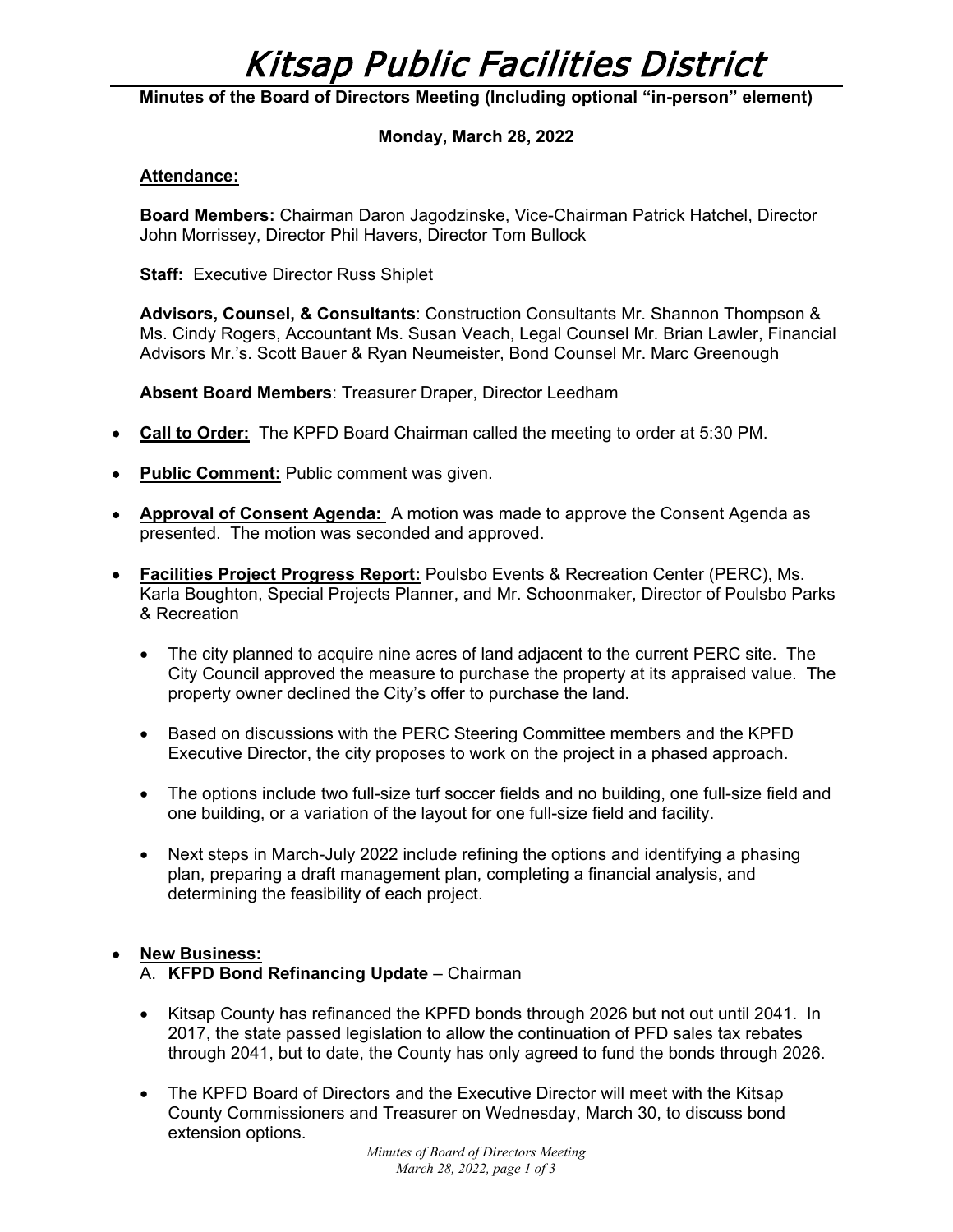- The KPFD is in discussions with Northwest Municipal Advisors and our Bond Counsel to determine how bonds can continue to be financed through 2041 and in conjunction with the County.
- B. **Business License for KPFD** Executive Director
- The need for KPFD to have a business license, including the ability to apply for a business credit card and the collection of unemployment taxes through payroll.
- Correspondence with similar public facilities districts and county special districts confirmed that they held a business license for the same purposes that the KPFD is considering.
- The KPFD Board of Directors instructed the Executive Director to proceed with applying for a business license.
- C. **Purchase of QuickBooks Online for Financial Tracking**  Executive Director Shiplet and KFPD Accountant Ms. Susan Veach
- Tracking the day-to-day finances of the KFPD to match Kitsap County Treasurer reports requires the purchase of QuickBooks online. Through QuickBooks, the KPFD accountant and Executive Director will be able to track all tax rebate funds, debit services, and operating expenses simultaneously to serve as a check and balance against county reports.
- The KPFD Board of Directors instructed the Executive Director to proceed with the purchase of QuickBooks online.
- D. **Visit Kitsap Peninsula (VKP) Advertising Agreement** Executive Director and Legal Counsel
- KPFD currently does not have a signed advertising agreement with Visit Kitsap Peninsula. The previous contract expired in December 2021. KPFD has received invoices in January, February, and March 2022 for rendered services, but there is no evidence of advertising activity on behalf of KPFD for those months. The KPFD has paid the January and February 2022 invoices but is withholding the March 2022 invoice payment.
- The Executive Director revised the 2021agreement to reflect an expiration date of August 31, 2022, which coincides with a sub-lease agreement for shared office space between VKP and KPFD. In addition, the language regarding an automatic continuation of the advertising agreement on an annual basis was also removed.
- A motion was made and seconded to approve the VKP 2022 advertising agreement. A discussion of the motion proceeded. Concerns were raised about the 2022 agreement and previous advertising agreements with VKP.
- The motion failed to pass. The KPFD Board of Directors invites VKP to present at the April 25, 2022, meeting and discuss future advertising options.
- **Financial Reports** Executive Director and Accountant
	- The YTD Statement of Financial Revenue & Expenses by Fund Report was presented. The fund totals match the YTD Kitsap County reports.